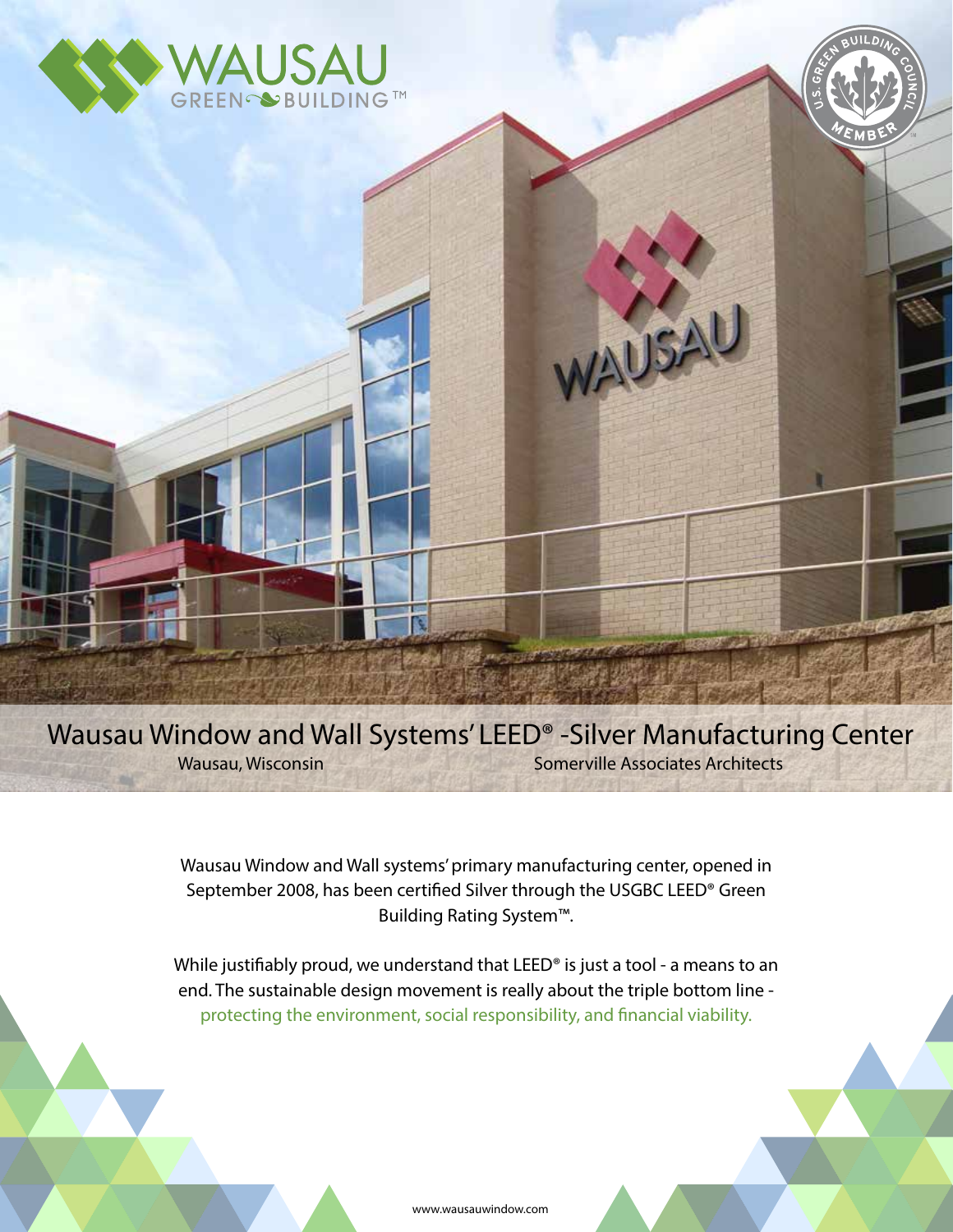## LEED® - Silver Facility



Sustainable Construction Practices and Operation

- Construction waste recycling
- Facility manager electrical load shedding
- Advanced commissioning
- Significant utility cost savings documented annually

#### Sustainable Manufacturing Processes

- Minimized packaging materials in receiving and shipping
- Scrap recycling: aluminum, steel, cardboard, wood, glass, fluorescent bulbs, paper, beverage containers, toner cartridges, electronic equipment
- "Paperless" environmental supported by Wausau ShopView™ software
- 100% VOC-capture spray painting of durable AAMA 2605-tested fluoropolymer
- No-VOC finish options: Powder coatings and durable Class I anodic finishes
- Resource-wasting internal rework minimized through Lean/Six Sigma ь





High-efficiency HVAC Spectrally-selective glass

#### Sustainable Building Design Features

- Spectrally selective Viracon glass
- Thermal barrier Wausau window and curtainwall frames
- Use of recycled and regional content
- Natural landscaping, storm water management, and alternative transportation accommodations
- Low-flow plumbing fixtures
- High-efficiency HVAC designed to use air compressor waste heat
- White roof
- Tri-level lighting, with energy-saving lamps and ballasts
- Exterior lighting desinged to prevent light pollution





CNC machining center

#### Sustainable Buisness Practices

- Leadership within industry trade organizations and research groups
- Design charettes supported with pre-bid engineering
- All operable windows are durable, cycle-tested AW-Class
- LEED-GAs on sta
- Award-winning safety performance
- Extruded aluminum frames contain recycled content averaging 70% or greater

Choosing efficient windows for a commercial building can be difficult, using published U-Factor, Solar Heat Gain Coefficient, Visible Light Transmittance, and Condensation Resistance Factor, as relative importance depends on site- and building-specific variables.

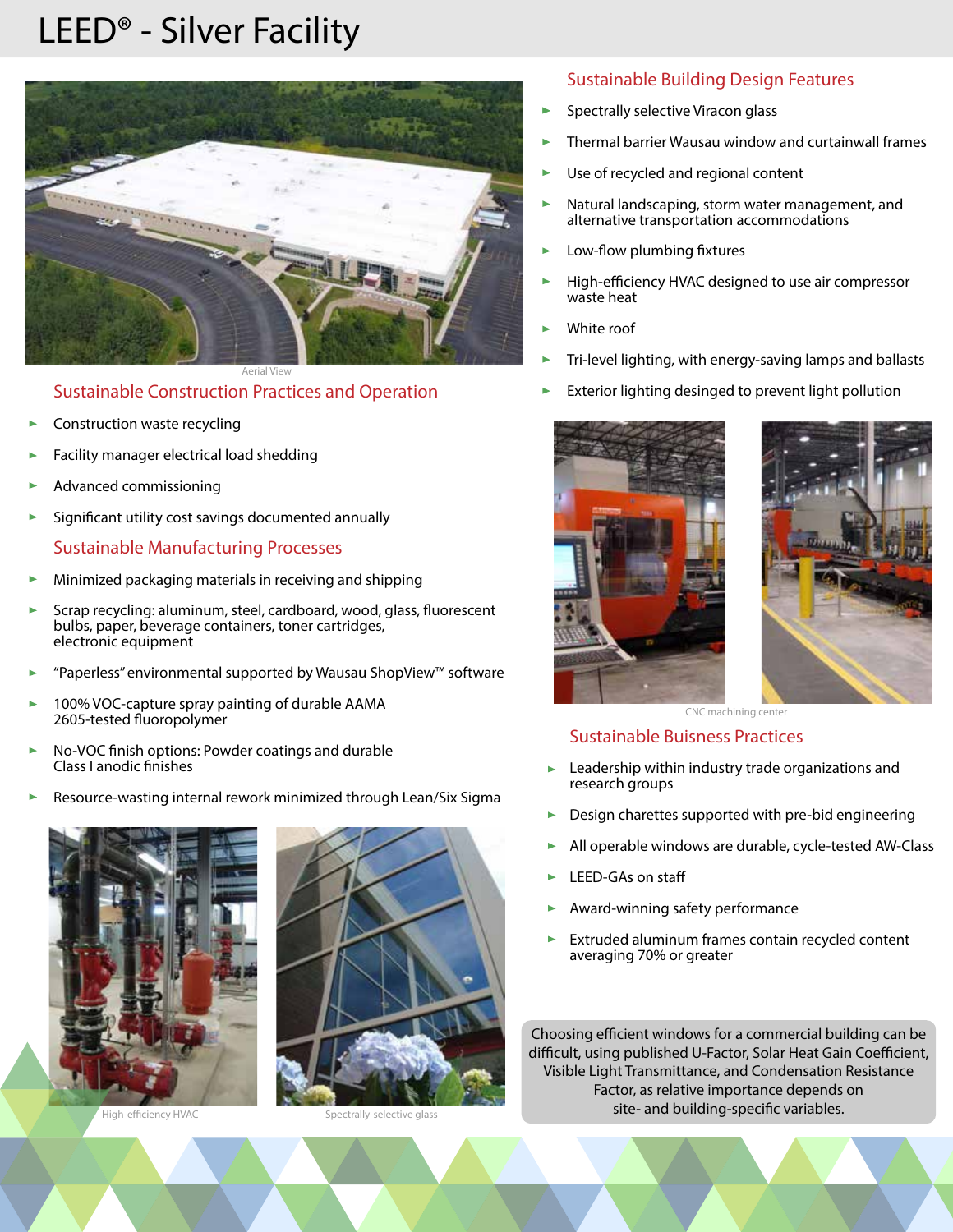# Online Support - Innovative Products

## Solar Control and Natural Daylighting

- ClearStory™ exterior sun shades and interior light shelves ь
- Between-glass Venetian blinds

## **Enhanced Energy Efficiency**

- Triple glazing options
- Multi-level thermal barrrier systems
- Polyamide thermal barrier curtainwall
- Enhanced condensation resistance
- HVAC cut-off switches for operable vents





Photo-voltaics **Energy-efficient windows** 

### Sustainable Design Tools at www.wausauwindow.com

- Performance upgrade tables for Wausau's standard products
- LEED criteria and rating systems
- LEED checklist and sample submittals
- Recycled, regional and innovative materials
- Potential credit contributions of windows and walls
- Supplemental quide specifications for LEED projects
- The Wausau Energy Modeling Tool Þ

Wausau's Energy Modeling Tool\* provides comparative building energy performance - annual energy use, peak demand, carbon emissions, daylight, glare, and condensation - to optimize product selection.

\*Developed by the University of Minnesota Center for Sustainable Building Research. Simulations use COMFEN from Lawrence Berkeley National Labs' Windows and Daylighting Group





Exterior sun shades and re-cladding **Interior light shelvest** 

### Renewable Energy and Dynamic Glazing Demonstration Projects

- Facade-integrated photo-voltaics
- Electrochromic SageGlass®
- Motorized vent operators

### Renovation and Re-Use

- Simulated double-hung projected windows
- Historically-accurate INvent Retro™
- Unitized curtainwall for re-cladding





Electrochromic dynamic glass

| Searante Orientation Window Wall Ratio<br>Francisco Scopers<br>Clurch<br>Hat-Performance (4/4) ALT: (4) Separate (4) Links (4) State (4) 11<br><b>Service</b><br><b>ADS</b><br>Hat-Performance (4/4) ALT: (4) Separate (4) Links (4) State (4) 11<br><b>FEW II</b><br><b>Kar</b><br>Hat-Performance (\$250.06.7) 1117 Virginia (#1-240/41-46.7) page 111<br>AP6.11<br><b>Lout</b><br>His Performance (\$250.06.7) 112 / Waster W1-24/W1-80 Trials AV<br>YES III<br>New 111<br>Modify Companiess:<br><b>Photo formula 100 DOM</b><br>Annual Room Grant & Miller<br>n.<br><b>Cost Court &amp; Miller</b><br><b>Bill 103 Bolley, Ford by Scott Service</b><br><b>TAN MARK</b><br><b><i>AMERICAN SAT</i></b><br><b>Security</b><br><b>ATM</b><br>$\overline{a}$<br><b>TARGETA</b><br><b><i>SWEATH ST</i></b><br><b>Silver</b><br>1.08<br>14<br>AFRICAN ART<br>$\sim$<br>-<br><b>WASHING</b><br>14.44<br>ASSESSED AND<br>14.44<br>-<br><b>WARRANT</b><br>$\sim$<br><b><i>SASA DIAK &amp; MOCK</i></b><br><b>Early Technical Indian was \$1.500</b><br>total<br><b>Box</b><br><b>TERRITOR</b><br><b>TABLE</b><br><b>MARGO</b><br><b>HALL</b><br>ü<br><b>STARTS</b><br><b>STATE</b><br>___<br><b>MARINE</b><br><b>HALL</b><br>i.<br><b>Statute Solid Street Adaptation</b><br><b>NA</b><br><b>TERRAS</b><br><b>STATISTICS</b><br>------<br>TORON |   | <b>Define Design Conditions to Company</b> |  |  |
|-------------------------------------------------------------------------------------------------------------------------------------------------------------------------------------------------------------------------------------------------------------------------------------------------------------------------------------------------------------------------------------------------------------------------------------------------------------------------------------------------------------------------------------------------------------------------------------------------------------------------------------------------------------------------------------------------------------------------------------------------------------------------------------------------------------------------------------------------------------------------------------------------------------------------------------------------------------------------------------------------------------------------------------------------------------------------------------------------------------------------------------------------------------------------------------------------------------------------------------------------------------------------------------------------------------------------------------------|---|--------------------------------------------|--|--|
| а<br>ä<br><b>New Companies</b><br>hands<br>$\cdots$<br>COMPEN, enterty modelets schools, detectored by the Windows and Davideline Group at Laurence Berludes National Lab, was used determine the databasely<br>for this book behaviour behaviour former of The assumptions for the simulations are based on a secondar owne effect module of 12 in width. 12 in death, and a 12 flam<br>Joultane helders. Windows and basic mounted and non-computer with no interior or exterior shading devices. His daulief-line continuous count. The sus and electric<br>selves for each location, enrulled by the Energy Information, Interioristication (reversals also apply, are full rates and are assessed by your 2006)                                                                                                                                                                                                                                                                                                                                                                                                                                                                                                                                                                                                                      |   |                                            |  |  |
|                                                                                                                                                                                                                                                                                                                                                                                                                                                                                                                                                                                                                                                                                                                                                                                                                                                                                                                                                                                                                                                                                                                                                                                                                                                                                                                                           | ï |                                            |  |  |
|                                                                                                                                                                                                                                                                                                                                                                                                                                                                                                                                                                                                                                                                                                                                                                                                                                                                                                                                                                                                                                                                                                                                                                                                                                                                                                                                           |   |                                            |  |  |
|                                                                                                                                                                                                                                                                                                                                                                                                                                                                                                                                                                                                                                                                                                                                                                                                                                                                                                                                                                                                                                                                                                                                                                                                                                                                                                                                           | ï |                                            |  |  |
|                                                                                                                                                                                                                                                                                                                                                                                                                                                                                                                                                                                                                                                                                                                                                                                                                                                                                                                                                                                                                                                                                                                                                                                                                                                                                                                                           |   |                                            |  |  |
|                                                                                                                                                                                                                                                                                                                                                                                                                                                                                                                                                                                                                                                                                                                                                                                                                                                                                                                                                                                                                                                                                                                                                                                                                                                                                                                                           |   |                                            |  |  |
|                                                                                                                                                                                                                                                                                                                                                                                                                                                                                                                                                                                                                                                                                                                                                                                                                                                                                                                                                                                                                                                                                                                                                                                                                                                                                                                                           |   |                                            |  |  |
|                                                                                                                                                                                                                                                                                                                                                                                                                                                                                                                                                                                                                                                                                                                                                                                                                                                                                                                                                                                                                                                                                                                                                                                                                                                                                                                                           |   |                                            |  |  |
|                                                                                                                                                                                                                                                                                                                                                                                                                                                                                                                                                                                                                                                                                                                                                                                                                                                                                                                                                                                                                                                                                                                                                                                                                                                                                                                                           |   |                                            |  |  |
|                                                                                                                                                                                                                                                                                                                                                                                                                                                                                                                                                                                                                                                                                                                                                                                                                                                                                                                                                                                                                                                                                                                                                                                                                                                                                                                                           |   |                                            |  |  |
|                                                                                                                                                                                                                                                                                                                                                                                                                                                                                                                                                                                                                                                                                                                                                                                                                                                                                                                                                                                                                                                                                                                                                                                                                                                                                                                                           |   |                                            |  |  |
|                                                                                                                                                                                                                                                                                                                                                                                                                                                                                                                                                                                                                                                                                                                                                                                                                                                                                                                                                                                                                                                                                                                                                                                                                                                                                                                                           |   |                                            |  |  |
|                                                                                                                                                                                                                                                                                                                                                                                                                                                                                                                                                                                                                                                                                                                                                                                                                                                                                                                                                                                                                                                                                                                                                                                                                                                                                                                                           |   |                                            |  |  |
|                                                                                                                                                                                                                                                                                                                                                                                                                                                                                                                                                                                                                                                                                                                                                                                                                                                                                                                                                                                                                                                                                                                                                                                                                                                                                                                                           |   |                                            |  |  |
|                                                                                                                                                                                                                                                                                                                                                                                                                                                                                                                                                                                                                                                                                                                                                                                                                                                                                                                                                                                                                                                                                                                                                                                                                                                                                                                                           |   |                                            |  |  |
|                                                                                                                                                                                                                                                                                                                                                                                                                                                                                                                                                                                                                                                                                                                                                                                                                                                                                                                                                                                                                                                                                                                                                                                                                                                                                                                                           |   |                                            |  |  |
|                                                                                                                                                                                                                                                                                                                                                                                                                                                                                                                                                                                                                                                                                                                                                                                                                                                                                                                                                                                                                                                                                                                                                                                                                                                                                                                                           |   |                                            |  |  |
|                                                                                                                                                                                                                                                                                                                                                                                                                                                                                                                                                                                                                                                                                                                                                                                                                                                                                                                                                                                                                                                                                                                                                                                                                                                                                                                                           |   |                                            |  |  |
|                                                                                                                                                                                                                                                                                                                                                                                                                                                                                                                                                                                                                                                                                                                                                                                                                                                                                                                                                                                                                                                                                                                                                                                                                                                                                                                                           |   |                                            |  |  |
|                                                                                                                                                                                                                                                                                                                                                                                                                                                                                                                                                                                                                                                                                                                                                                                                                                                                                                                                                                                                                                                                                                                                                                                                                                                                                                                                           |   |                                            |  |  |
|                                                                                                                                                                                                                                                                                                                                                                                                                                                                                                                                                                                                                                                                                                                                                                                                                                                                                                                                                                                                                                                                                                                                                                                                                                                                                                                                           |   |                                            |  |  |
|                                                                                                                                                                                                                                                                                                                                                                                                                                                                                                                                                                                                                                                                                                                                                                                                                                                                                                                                                                                                                                                                                                                                                                                                                                                                                                                                           |   |                                            |  |  |
|                                                                                                                                                                                                                                                                                                                                                                                                                                                                                                                                                                                                                                                                                                                                                                                                                                                                                                                                                                                                                                                                                                                                                                                                                                                                                                                                           |   |                                            |  |  |
|                                                                                                                                                                                                                                                                                                                                                                                                                                                                                                                                                                                                                                                                                                                                                                                                                                                                                                                                                                                                                                                                                                                                                                                                                                                                                                                                           |   |                                            |  |  |

Energy modeling tool